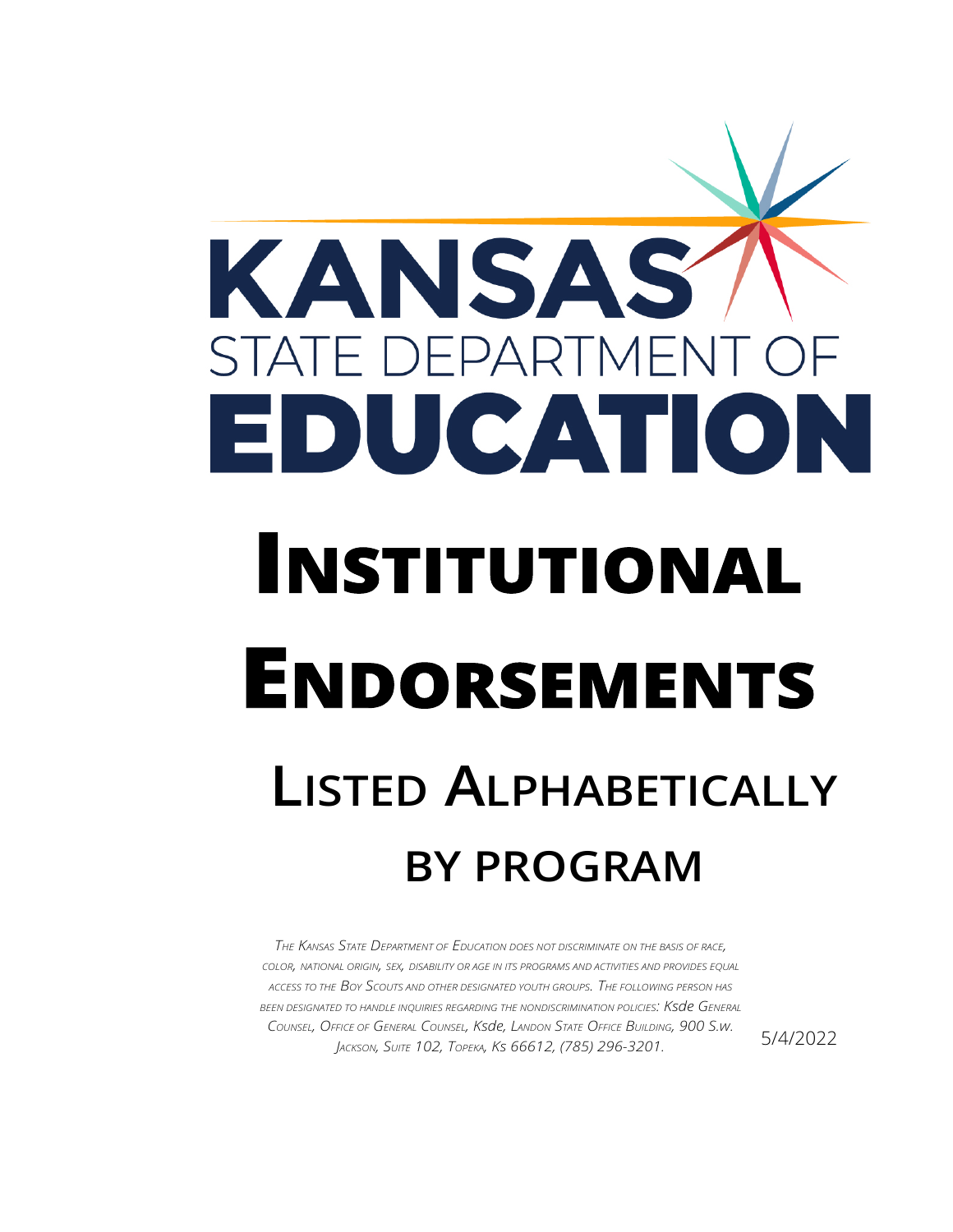# Fort Hays State University (1, 6-12) Kansas State University (1, 6-12) # Kansas State University ( I, 6-12 MAT ) ART Benedictine College ( I, PreK-12 ) Bethany College ( I, PreK-12 ) Bethel College ( I, PreK-12 ) The State University ( I, PreK-12 ) Fort Hays State University ( I, PreK-12 ) Friends University ( I, PreK-12 ) Kansas State University (1, PreK-12) McPherson College (1, PreK-12) Ottawa University ( I, PreK-12 ) Chromateur Matte University ( I, PreK-12 ) Sterling College ( I, PreK-12 ) University of Kansas ( I, PreK-12 ) Washburn University ( I, PreK-12 ) Wichita State University ( I, PreK-12 ) **BIOLOGY** Baker University (1, 6-12) Contact the Benedictine College (1, 6-12) Bethany College (1, 6-12) Bethel College (1, 6-12) Emporia State University (1, 6-12) Fort Hays State University (1, 6-12) Friends University (I, 6-12) The Review of the Kansas State University (I, 6-12) MidAmerica Nazarene University (1, 6-12 ) MidAmerica Nazarene University (1, 6-12 ) Newman University (1, 6-12) Cttawa University (1, 6-12) Pittsburg State University (1, 6-12) Southwestern College (1, 6-12) Sterling College (I, 6-12) Tabor College (I, 6-12) University of Kansas (1, 6-12) University of Saint Mary (1, 6-12) Washburn University (1, 6-12) Wichita State University (1, 6-12) BUILDING LEADERSHIP Baker University (A, PreK-12 ) Baker University (A, PreK-12 (DLL+) ) Benedictine College ( A, PreK-12 ) # Emporia State University ( A, PreK-12 ) # Fort Hays State University (A, PreK-12) Kansas State University (A, PreK-12) MidAmerica Nazarene University (A, PreK-12)  $\qquad \qquad \# \qquad$  Newman University (A, PreK-12) # Ottawa University (A, PreK-12)  $\qquad \qquad \qquad \qquad \qquad$  Pittsburg State University (A, PreK-12) Pittsburg State University (A, PreK-12 (certificate)  $\qquad \qquad # \qquad$  Southwestern College (A, PreK-12 ) # University of Kansas (A, PreK-12) # Washburn University (A, PreK-12) Wichita State University ( A, PreK-12 ) **BUSINESS** Baker University (1, 6-12) Saker University (1, 6-12) Emporia State University ( I, 6-12 ) # Fort Hays State University ( I, 6-12 ) Kansas State University (1, 6-12)  $\qquad \qquad \qquad \qquad \qquad \qquad \qquad \qquad \qquad \qquad \qquad$  Ottawa University (1, 6-12) **CHEMISTRY** Baker University (1, 6-12) Contact the Benedictine College (1, 6-12) Bethany College (1, 6-12) Bethel College (1, 6-12) Emporia State University (1, 6-12) Fort Hays State University (1, 6-12) Kansas State University (1, 6-12) Kansas Wesleyan University (1, 6-12) McPherson College (1, 6-12) Newman University (1, 6-12) Pittsburg State University (1, 6-12) Southwestern College (1, 6-12) Sterling College (1, 6-12) Tabor College (1, 6-12) University of Kansas (1, 6-12) University of Saint Mary (1, 6-12) Washburn University (1, 6-12) Wichita State University (1, 6-12) **DISTRICT LEADERSHIP** Baker University (A, PreK-12) **#** Emporia State University (A, PreK-12) Fort Hays State University (A, PreK-12) Kansas State University (A, PreK-12)

Newman University (A, P-12)  $\qquad \qquad \qquad \qquad \qquad \qquad \qquad$  Pittsburg State University (A, PreK-12)

**AGRICULTURE** 

"I" Initial-level program; "A" Add-on or Advanced-level program; # Online option available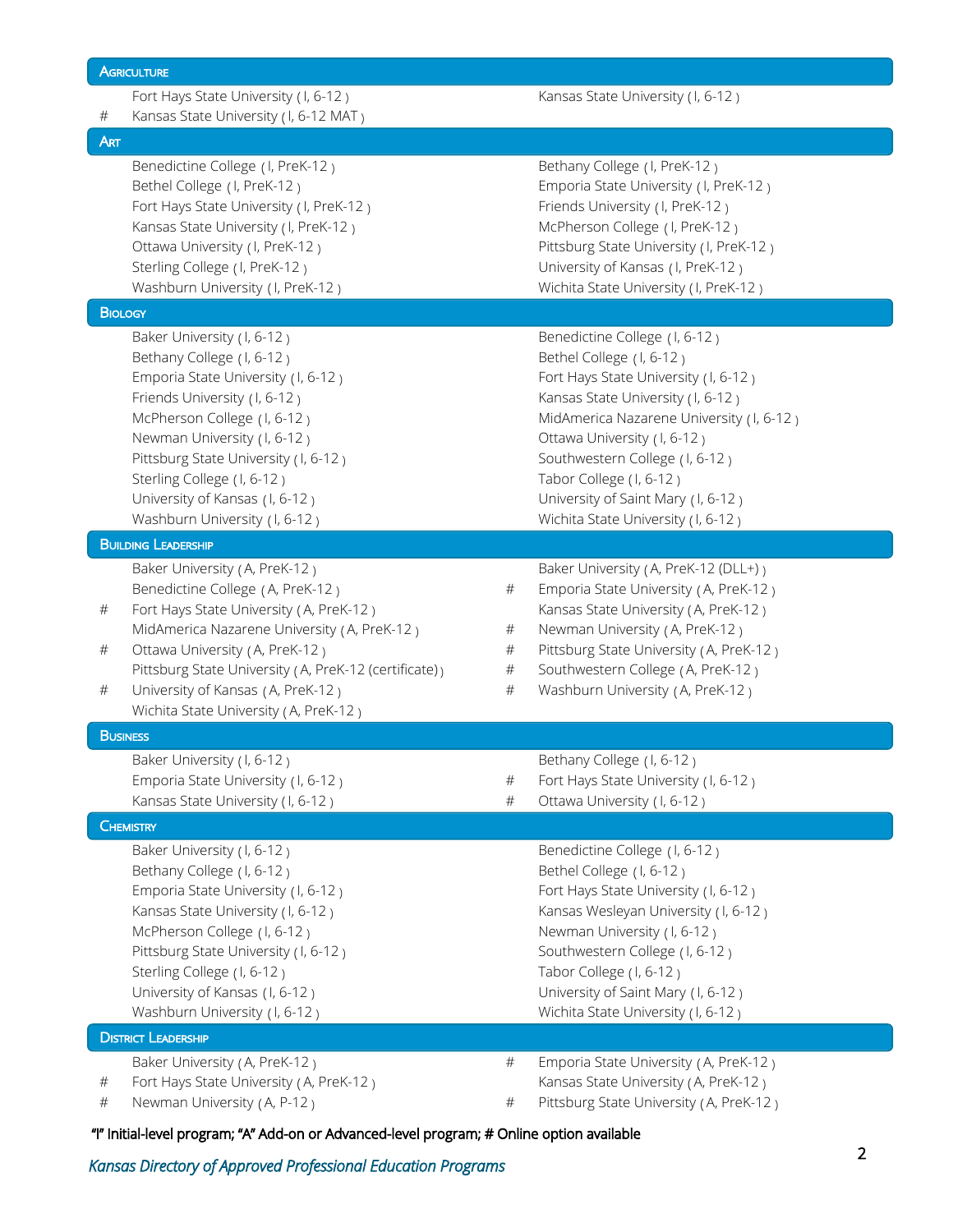# Southwestern College ( A, PreK-12 ) University of Kansas ( A, PreK-12 ) # Washburn University (A, PreK-12)  $\qquad \qquad \qquad \qquad \qquad \qquad \qquad$  Wichita State University (A, PreK-12) **DRIVER EDUCATION** # Fort Hays State University ( A, 9-12 ) EARLY CHILDHOOD UNIFIED # Emporia State University ( A, B-Gr3 ) # Emporia State University ( I, B-Kdg ) # Fort Hays State University ( I, B-Gr3 ) # Kansas State University ( I, B-Kdg ) # Newman University (1, B-Gr3) 2008 2014 1997 Pittsburg State University (1, B-Kdg) University of Kansas (I, B-Gr3) University of Kansas (I, B-Kdg) Washburn University (I, B-Gr3) Wichita State University (I, A, B-Gr3) # Wichita State University ( I, B-Gr3 MAT ) EARLY CHILDHOOD UNIFIED / ELEMENTARY TAP # Wichita State University ( I, B-Gr3, K-6 Innov TAP ) EARTH AND SPACE SCIENCE Emporia State University (1, 6-12) Fort Hays State University (1, 6-12) Kansas State University (I, 6-12) Charles Communisty of Kansas (I, 6-12) Wichita State University (1, 6-12) **ELEMENTARY** Baker University (I, K-6) Sarclay College (I, K-6) Benedictine College (I, K-6) Benedictine College (I, K-6) Bethel College ( I, K-6 ) Central Christian College ( I, K-6 ) Emporia State University ( I, K-6 )  $\qquad \qquad \qquad \qquad \qquad \qquad \qquad$  Emporia State University ( I, K-6 MS ) # Fort Hays State University ( I, K-6 ) # Fort Hays State University ( I, K-6 (M.Ed.) ) Friends University ( I, K-6 ) The Section of the Section of the Section of the Section of the Section of the Section of the Section of the Section of the Section of the Section of the Section of the Section of the Section Haskell Indian Nations University ( I, K-6 )  $\qquad$  # Kansas State University ( I, K-6 ) # Kansas State University ( I, K-6 MAT ) Kansas Wesleyan University ( I, K-6 ) McPherson College (I, K-6) MidAmerica Nazarene University (I, K-6) Newman University ( I, K-6 )  $\#$  Ottawa University ( I, K-6 ) Pittsburg State University ( I, K-6 )  $\qquad \qquad \qquad \qquad \qquad \qquad \qquad$  Pittsburg State University ( I, K-6 MAT ) # Southwestern College ( I, K-6 ) # Sterling College ( I, K-6 ) Tabor College ( I, K-6 ) Tabor College ( I, K-6 ) University of Saint Mary (I, K-6) Chiversity of Saint Mary (K-6 Accelerated ) Washburn University (I, K-6) Nichita State University (I, K-6) ELEMENTARY UNIFIED # MidAmerica Nazarene University ( I, K-6 ) # MidAmerica Nazarene University ( I, K-6 (Masters) ) Ottawa University ( I, K-6 ) The Contract of Pittsburg State University ( K-6 ) University of Kansas ( I, K-6 ) The University of Kansas ( I, K-6 ) ENGLISH FOR SPEAKERS OF OTHER LANGUAGES Bethany College ( A, K-6, 6-12 ) # Fort Hays State University ( A, PreK-12 ) # Kansas State University ( A, K-6, 6-12 ) McPherson College ( A, K-6, 6-12 ) McPherson College (A, PreK-12)  $\qquad \qquad \qquad \qquad \qquad \qquad$  MidAmerica Nazarene University (A, PreK-12) # Newman University ( A, PreK-12 ) # Pittsburg State University ( A, PreK-12 ) # University of Kansas ( A, PreK-12 ) Washburn University ( A, PreK-12 ) Wichita State University (A, PreK-12) ENGLISH LANGUAGE ARTS Baker University (1, 5-8) Baker University (1, 6-12)

"I" Initial-level program; "A" Add-on or Advanced-level program; # Online option available

Benedictine College (1, 6-12) Bethany College (1, 6-12) Bethel College (1, 6-12) **Emporia State University (1, 5-8)**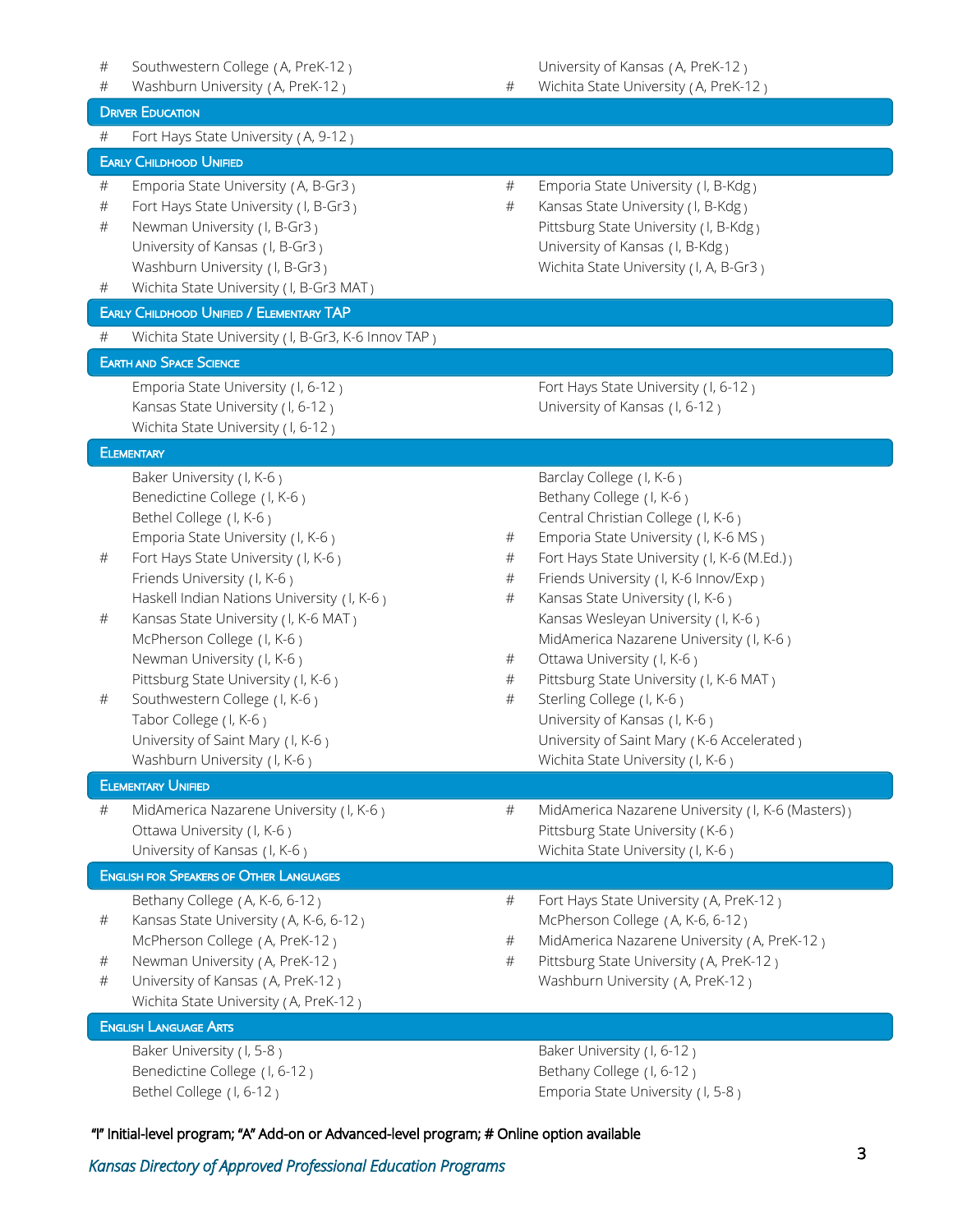| # | Emporia State University (I, 6-12)<br>Friends University (1, 6-12)<br>Kansas State University (1, 6-12 MAT)<br>McPherson College (I, 6-12)<br>Newman University (I, 6-12)<br>Pittsburg State University (I, 5-8)<br>Southwestern College (I, 6-12)<br>Tabor College (I, 6-12)<br>University of Saint Mary (I, 6-12)<br>Washburn University (I, 6-12)<br>Wichita State University (I, 6-12) | $\#$ | Fort Hays State University (I, 6-12)<br>Kansas State University (I, 6-12)<br>Kansas Wesleyan University (I, 6-12)<br>MidAmerica Nazarene University (I, 6-12)<br>Ottawa University (I, 6-12)<br>Pittsburg State University (I, 6-12)<br>Sterling College (I, 6-12)<br>University of Kansas (I, 6-12)<br>Washburn University (I, 5-8)<br>Wichita State University (I, 5-8) |  |
|---|--------------------------------------------------------------------------------------------------------------------------------------------------------------------------------------------------------------------------------------------------------------------------------------------------------------------------------------------------------------------------------------------|------|---------------------------------------------------------------------------------------------------------------------------------------------------------------------------------------------------------------------------------------------------------------------------------------------------------------------------------------------------------------------------|--|
|   | <b>FAMILY &amp; CONSUMER SCIENCE</b>                                                                                                                                                                                                                                                                                                                                                       |      |                                                                                                                                                                                                                                                                                                                                                                           |  |
|   | Kansas State University (I, 6-12)                                                                                                                                                                                                                                                                                                                                                          |      | Pittsburg State University (I, 6-12)                                                                                                                                                                                                                                                                                                                                      |  |
|   | <b>FOREIGN LANGUAGE</b>                                                                                                                                                                                                                                                                                                                                                                    |      |                                                                                                                                                                                                                                                                                                                                                                           |  |
| # | Kansas State University (PreK-12 MAT)                                                                                                                                                                                                                                                                                                                                                      |      |                                                                                                                                                                                                                                                                                                                                                                           |  |
|   | <b>FOREIGN LANGUAGE-CHINESE</b>                                                                                                                                                                                                                                                                                                                                                            |      |                                                                                                                                                                                                                                                                                                                                                                           |  |
|   | Kansas State University (I, PreK-12)                                                                                                                                                                                                                                                                                                                                                       |      | University of Kansas (I, PreK-12)                                                                                                                                                                                                                                                                                                                                         |  |
|   | <b>FOREIGN LANGUAGE-FRENCH</b>                                                                                                                                                                                                                                                                                                                                                             |      |                                                                                                                                                                                                                                                                                                                                                                           |  |
|   | Benedictine College (I, PreK-12)                                                                                                                                                                                                                                                                                                                                                           |      | Kansas State University (I, PreK-12)                                                                                                                                                                                                                                                                                                                                      |  |
|   | Pittsburg State University (I, PreK-12)                                                                                                                                                                                                                                                                                                                                                    |      | University of Kansas (I, PreK-12)                                                                                                                                                                                                                                                                                                                                         |  |
|   | Washburn University (I, PreK-12)<br><b>FOREIGN LANGUAGE-GERMAN</b>                                                                                                                                                                                                                                                                                                                         |      | Wichita State University (I, PreK-12)                                                                                                                                                                                                                                                                                                                                     |  |
|   |                                                                                                                                                                                                                                                                                                                                                                                            |      |                                                                                                                                                                                                                                                                                                                                                                           |  |
|   | Fort Hays State University (I, PreK-12)<br>University of Kansas (I, PreK-12)                                                                                                                                                                                                                                                                                                               |      | Kansas State University (I, PreK-12)                                                                                                                                                                                                                                                                                                                                      |  |
|   | <b>FOREIGN LANGUAGE-JAPANESE</b>                                                                                                                                                                                                                                                                                                                                                           |      |                                                                                                                                                                                                                                                                                                                                                                           |  |
|   | Kansas State University (I, PreK-12)                                                                                                                                                                                                                                                                                                                                                       |      | University of Kansas (I, PreK-12)                                                                                                                                                                                                                                                                                                                                         |  |
|   | <b>FOREIGN LANGUAGE-LATIN</b>                                                                                                                                                                                                                                                                                                                                                              |      |                                                                                                                                                                                                                                                                                                                                                                           |  |
|   | University of Kansas (I, PreK-12)                                                                                                                                                                                                                                                                                                                                                          |      | Wichita State University (I, PreK-12)                                                                                                                                                                                                                                                                                                                                     |  |
|   | <b>FOREIGN LANGUAGE-RUSSIAN</b>                                                                                                                                                                                                                                                                                                                                                            |      |                                                                                                                                                                                                                                                                                                                                                                           |  |
|   | University of Kansas (I, PreK-12)                                                                                                                                                                                                                                                                                                                                                          |      |                                                                                                                                                                                                                                                                                                                                                                           |  |
|   | <b>FOREIGN LANGUAGE-SPANISH</b>                                                                                                                                                                                                                                                                                                                                                            |      |                                                                                                                                                                                                                                                                                                                                                                           |  |
|   | Benedictine College (I, PreK-12)                                                                                                                                                                                                                                                                                                                                                           |      | Emporia State University (I, PreK-12)                                                                                                                                                                                                                                                                                                                                     |  |
| # | Fort Hays State University (I, PreK-12)                                                                                                                                                                                                                                                                                                                                                    |      | Friends University (I, PreK-12)                                                                                                                                                                                                                                                                                                                                           |  |
|   | Kansas State University (I, PreK-12)<br>Pittsburg State University (I, PreK-12)                                                                                                                                                                                                                                                                                                            |      | McPherson College (I, PreK-12)                                                                                                                                                                                                                                                                                                                                            |  |
|   | Washburn University (I, PreK-12)                                                                                                                                                                                                                                                                                                                                                           |      | University of Kansas (I, PreK-12)<br>Wichita State University (I, PreK-12)                                                                                                                                                                                                                                                                                                |  |
|   | <b>GIFTED</b>                                                                                                                                                                                                                                                                                                                                                                              |      |                                                                                                                                                                                                                                                                                                                                                                           |  |
| # | Emporia State University (A, K-6, 6-12, PreK-12)                                                                                                                                                                                                                                                                                                                                           | $\#$ | Fort Hays State University (A, PreK-12)                                                                                                                                                                                                                                                                                                                                   |  |
|   | Wichita State University (A, PreK-12)                                                                                                                                                                                                                                                                                                                                                      |      |                                                                                                                                                                                                                                                                                                                                                                           |  |
|   | <b>HEALTH</b>                                                                                                                                                                                                                                                                                                                                                                              |      |                                                                                                                                                                                                                                                                                                                                                                           |  |
|   | Baker University (I, PreK-12)                                                                                                                                                                                                                                                                                                                                                              |      | Benedictine College (I, PreK-12)                                                                                                                                                                                                                                                                                                                                          |  |
|   | Bethany College (I, PreK-12)                                                                                                                                                                                                                                                                                                                                                               |      | Bethel College (I, PreK-12)                                                                                                                                                                                                                                                                                                                                               |  |
| # | Emporia State University (I, Pre-12)<br>Kansas State University (I, PreK-12 combined PE)                                                                                                                                                                                                                                                                                                   |      | Fort Hays State University (I, PreK-12)<br>Kansas Wesleyan University (I, PreK-12)                                                                                                                                                                                                                                                                                        |  |
|   | McPherson College (I, PreK-12)                                                                                                                                                                                                                                                                                                                                                             |      | Sterling College (I, PreK-12)                                                                                                                                                                                                                                                                                                                                             |  |
|   | Tabor College (I, PreK-12)                                                                                                                                                                                                                                                                                                                                                                 |      |                                                                                                                                                                                                                                                                                                                                                                           |  |

"I" Initial-level program; "A" Add-on or Advanced-level program; # Online option available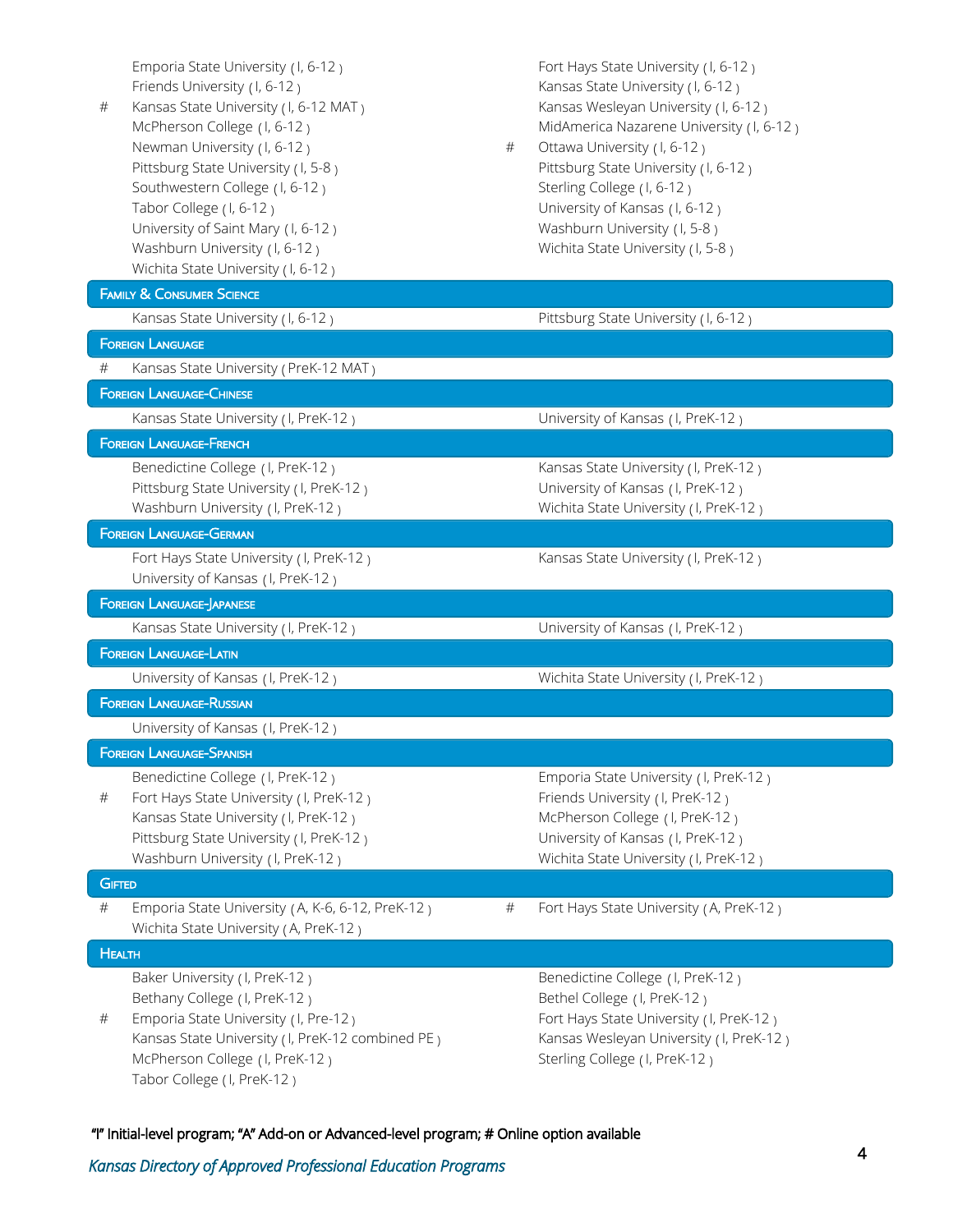## HIGH INCIDENCE (ADAPTIVE) Baker University (A, K-6, 5-8, 6-12) Benedictine College (A, K-6, 6-12) Bethany College (A, K-6, 6-12, PreK-12) Bethel College (A, K-6, 6-12, PreK-12) Central Christian College (A, K-6, 6-12, PreK-12)  $\qquad \qquad # \qquad$  Emporia State University (A, K-6, 6-12) # Fort Hays State University (A, K-6, 6-12 (UG minor)  $\qquad$  Fort Hays State University (A, PreK-12 (Grad prog)) # Fort Hays State University (I, PreK-12 LAL )  $\qquad \qquad \qquad \#$  Friends University (A, PreK-12 ) # Friends University ( I, PreK-12 LAL ) Kansas Independent College Association ( A, K-6, 6-12, PreK-12 Kansas State University (A, K-6, 6-12) # # Kansas Independent College Association (A, K-6, 6-12, Pr $\leftarrow\#$  Kansas State University (A, K-6, 6-12 ) Kansas Wesleyan University (A, K-6, 6-12, PreK-12 ) McPherson College (A, K-6, 6-12, PreK-12 <sub>)</sub> # Pittsburg State University (A, K-6, 6-12) # Pittsburg State University (I, 6-12 Innov/Exp Paras ) Pittsburg State University (1, 6-12 Innov/Exp ToR) Southwestern College (A, K-6, 6-12) Pittsburg State University ( I, K-6 MAT Innov/Exp ) # Southwestern College ( A, K-6, 6-12 ) # Sterling College ( A, K-6, 6-12, PreK-12 ) Tabor College (A, K-6, 6-12, PreK-12)  $\qquad \qquad \qquad \qquad \qquad \qquad \qquad$  University of Kansas (A, K-6, 6-12) # Washburn University (A, 6-12)  $\qquad$  # Washburn University (A, K-6) # Washburn University ( I, K-6, 6-12 LAL ) # Wichita State University ( A, K-6, 6-12 ) # Wichita State University ( I, K-6, 6-12 LAL ) **HISTORY, GOVERNMENT, AND SOCIAL STUDIES** Baker University (1, 6-12) Saker University (1, 6-12) Bethany College (1, 6-12) Bethel College (1, 6-12) Emporia State University ( I, 5-8 ) Emporia State University ( I, 6-12 ) # Fort Hays State University (1, 6-12) Friends University (1, 6-12) Kansas State University (1, 6-12) **#** Kansas State University (1, 6-12 MAT) Kansas Wesleyan University (1, 6-12) McPherson College (1, 6-12) MidAmerica Nazarene University ( I, 6-12 ) Newman University ( I, 6-12 ) # Ottawa University (1, 6-12) 2012 2022 2023 Pittsburg State University (1, 5-8 ) Pittsburg State University (1, 6-12) Southwestern College (1, 6-12) # Sterling College ( I, 6-12 ) Tabor College ( I, 6-12 ) University of Kansas (1, 6-12) University of Saint Mary (1, 6-12) Washburn University (1, 5-8) Washburn University (1, 6-12) Wichita State University (1, 5-8 ) Wichita State University (1, 6-12 ) INNOVATIVE/EXPERIMENTAL University of Saint Mary ( MA Secondary Ed Innov ) **JOURNALISM** Kansas State University ( I, 6-12 ) LIBRARY MEDIA SPECIALIST Emporia State University (A, PreK-12)  $\qquad \qquad \qquad \qquad \qquad \qquad \qquad$  Fort Hays State University (A, PreK-12) # Pittsburg State University (A, PreK-12 )  $\qquad$  # Pittsburg State University (A, PreK-12 certificate ) Wichita State University ( A, PreK-12 ) LOW INCIDENCE (FUNCTIONAL) # Kansas State University ( A, K-6, 6-12 ) # Pittsburg State University ( A, K-6, 6-12 ) # Southwestern College (A, K-6, 6-12) University of Kansas (A, PreK-12) # Wichita State University ( A, K-6, 6-12 ) **MATHEMATICS** Baker University (1, 5-8) Saker University (1, 6-12) Benedictine College (1, 6-12) Benedictine College (1, 6-12) Bethel College (1, 6-12) **Emporia State University (1, 5-8 )** Emporia State University (1, 5-8 ) Emporia State University (1, 6-12) Fort Hays State University (1, 5-8 ) Fort Hays State University (1, 6-12) Friends University (1, 6-12) Kansas State University (I, 6-12) **#** Kansas State University (I, 6-12 MAT)

#### "I" Initial-level program; "A" Add-on or Advanced-level program; # Online option available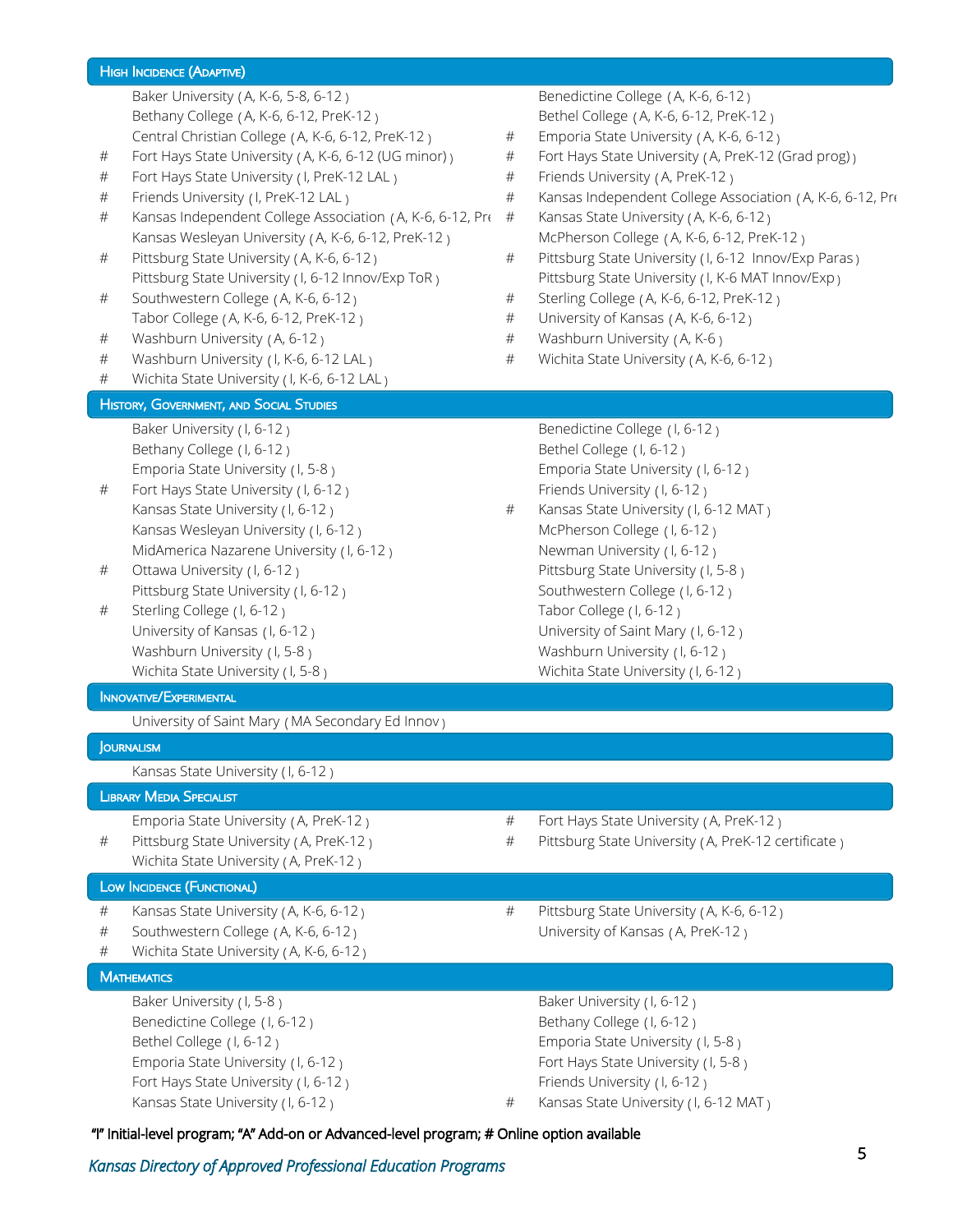Kansas Wesleyan University (1, 6-12) McPherson College (1, 6-12) Newman University ( I, 6-12 ) # Ottawa University ( I, 6-12 ) Southwestern College (1, 5-8) Southwestern College (1, 6-12) Sterling College (1, 6-12) Tabor College (1, 6-12) University of Kansas (1, 5-8 ) University of Kansas (1, 6-12 ) University of Saint Mary (1, 6-12) Washburn University (1, 5-8) Washburn University (I, 6-12) Wichita State University (I, 5-8) Wichita State University (1, 6-12)

# **Music**

Baker University (I, PreK-12) Benedictine College (I, PreK-12) Bethel College ( I, PreK-12 ) Fort Hays State University ( I, PreK-12 ) Friends University ( I, PreK-12 ) Kansas State University ( I, PreK-12 ) Kansas Wesleyan University ( I, PreK-12 ) McPherson College ( I, PreK-12 ) MidAmerica Nazarene University ( I, PreK-12 ) Pittsburg State University ( I, PreK-12 ) Southwestern College (I, PreK-12) Sterling College (I, PreK-12) Tabor College (I, PreK-12) Tabor College (I, PreK-12) Washburn University ( I, PreK-12 ) Wichita State University ( I, PreK-12 )

MUSIC, INSTRUMENTAL

Baker University (I, PreK-12) Sethany College (I, PreK-12) McPherson College ( I, PreK-12 ) Cltawa University ( I, PreK-12 ) Tabor College ( I, PreK-12 )

### MUSIC, VOCAL

Baker University (I, PreK-12) Sethany College (I, PreK-12) McPherson College (I, PreK-12) Cltawa University (I, PreK-12) Tabor College ( I, PreK-12 )

**PHYSICAL EDUCATION** 

Bethany College (I, PreK-12) Bethel College (I, PreK-12) Central Christian College ( I, PreK-12 ) Emporia State University ( I, PreK-12 ) Fort Hays State University ( I, PreK-12 ) Friends University ( I, PreK-12 ) Kansas State University (I, PreK-12 combined) McPherson College (I, PreK-12) Ottawa University ( I, PreK-12 ) Pittsburg State University ( I, PreK-12 ) Southwestern College ( I, PreK-12 ) Sterling College ( I, PreK-12 ) Tabor College (I, PreK-12) Tabor College (I, PreK-12) Washburn University ( I, PreK-12 ) Wichita State University ( I, PreK-12 )

# **PHYSICS**

Benedictine College ( I, 6-12 ) Emporia State University ( I, 6-12 ) Fort Hays State University (1, 6-12) Kansas State University (1, 6-12) Newman University (1, 6-12) The Matter of Pittsburg State University (1, 6-12) University of Kansas (1, 6-12) Vichita State University (1, 6-12)

MidAmerica Nazarene University (1, 5-8) MidAmerica Nazarene University (1, 6-12)

Pittsburg State University ( I, 5-8 ) Pittsburg State University ( I, 6-12 )

Emporia State University ( I, PreK-12 ) Fort Hays State University ( I, PreK-12 )

Emporia State University (I, PreK-12) Fort Hays State University (I, PreK-12)

Baker University (I, PreK-12) Senedictine College (I, PreK-12) Kansas Wesleyan University ( I, PreK-12 ) MidAmerica Nazarene University ( I, PreK-12 )

**PSYCHOLOGY** 

Emporia State University (1, 6-12) Pittsburg State University (1, PreK-12)

READING SPECIALIST

Emporia State University (A, PreK-12)  $\qquad \qquad \qquad \qquad \qquad \qquad \qquad$  Fort Hays State University (A, PreK-12)

"I" Initial-level program; "A" Add-on or Advanced-level program; # Online option available